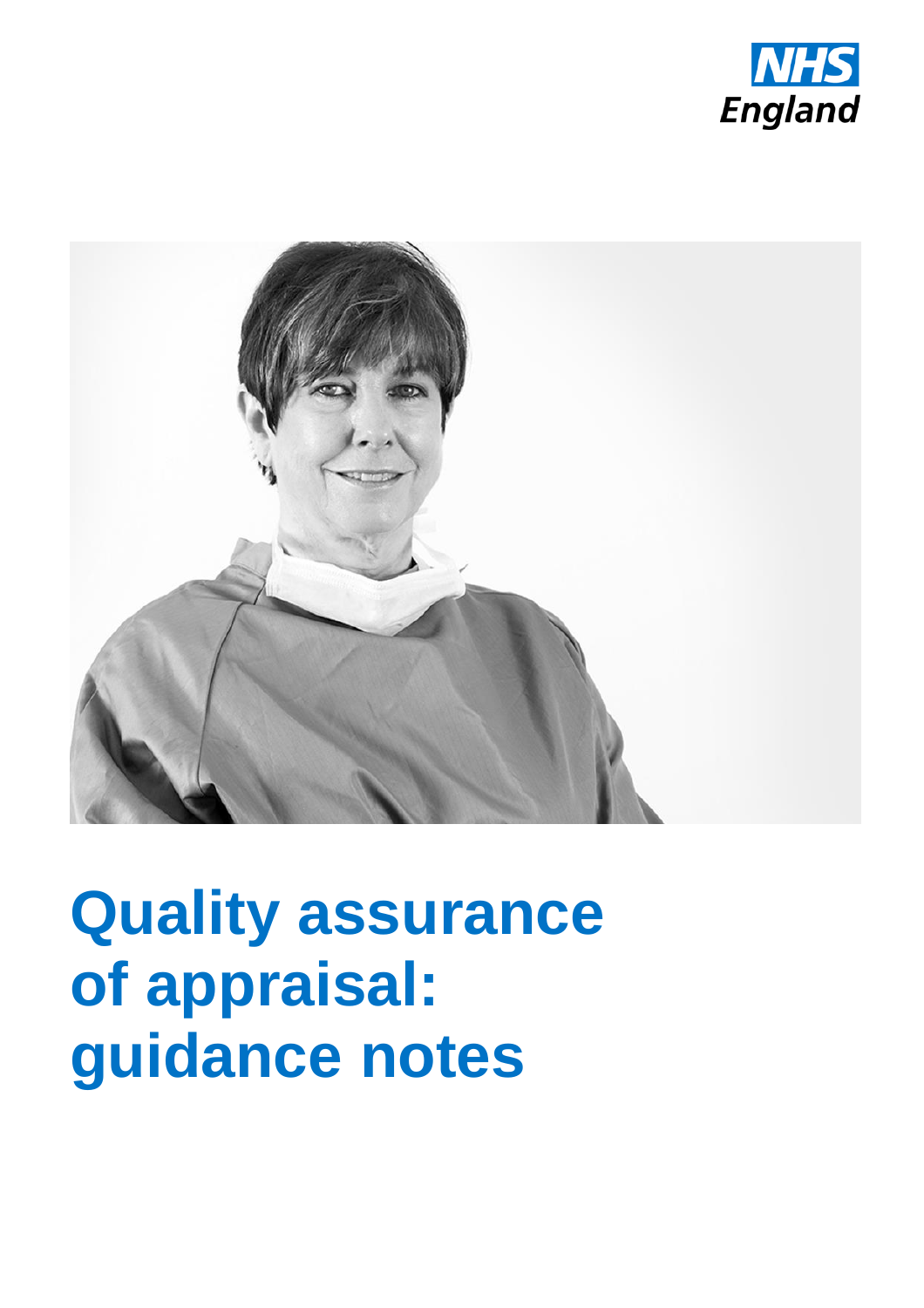#### **NHS England INFORMATION READER BOX**

| <b>Directorate</b> |                                 |                               |
|--------------------|---------------------------------|-------------------------------|
| <b>Medical</b>     | <b>Commissioning Operations</b> | Patients and Information      |
| Nursing<br>Finance | Trans. & Corp. Ops.             | <b>Commissioning Strategy</b> |

| <b>Publications Gateway Reference:</b><br>05205 |                                                                                                                                                                                                                                                                                                                                                                                                                                                                           |  |
|-------------------------------------------------|---------------------------------------------------------------------------------------------------------------------------------------------------------------------------------------------------------------------------------------------------------------------------------------------------------------------------------------------------------------------------------------------------------------------------------------------------------------------------|--|
| <b>Document Purpose</b>                         | Guidance                                                                                                                                                                                                                                                                                                                                                                                                                                                                  |  |
| <b>Document Name</b>                            | Quality assurance of appraisal: guidance notes                                                                                                                                                                                                                                                                                                                                                                                                                            |  |
| Author                                          | NHS England, Medical Directorate, Professional Standards Team                                                                                                                                                                                                                                                                                                                                                                                                             |  |
| <b>Publication Date</b>                         | 29 April 2016                                                                                                                                                                                                                                                                                                                                                                                                                                                             |  |
| <b>Target Audience</b>                          | Responsible Officers, Medical Appraisal Leads, Medical Appraisers                                                                                                                                                                                                                                                                                                                                                                                                         |  |
|                                                 |                                                                                                                                                                                                                                                                                                                                                                                                                                                                           |  |
|                                                 |                                                                                                                                                                                                                                                                                                                                                                                                                                                                           |  |
| <b>Additional Circulation</b><br>List           | Medical Directors, NHS England Regional Directors                                                                                                                                                                                                                                                                                                                                                                                                                         |  |
| <b>Description</b>                              | It is important that the standard of medical appraisal across England is<br>as uniform as possible so that all doctors benefit from a similar<br>experience and level of review. To achieve this, it is necessary to<br>benchmark and quality assure the process, and tools have been<br>developed to support this. Quality assurance of appraisal: guidance<br>notes aims to put a framework around the tools in terms of their use and<br>processes which support that. |  |
| <b>Cross Reference</b>                          | N/A                                                                                                                                                                                                                                                                                                                                                                                                                                                                       |  |
| <b>Superseded Docs</b><br>(if applicable)       | N/A                                                                                                                                                                                                                                                                                                                                                                                                                                                                       |  |
| <b>Action Required</b>                          | N/A                                                                                                                                                                                                                                                                                                                                                                                                                                                                       |  |
| <b>Timing / Deadlines</b><br>(if applicable)    | N/A                                                                                                                                                                                                                                                                                                                                                                                                                                                                       |  |
| <b>Contact Details for</b>                      | Dr Ruth Chapman                                                                                                                                                                                                                                                                                                                                                                                                                                                           |  |
| further information                             | c/o Professional Standards Team, Medical Directorate, NHS England                                                                                                                                                                                                                                                                                                                                                                                                         |  |
|                                                 | england.revalidation-pmo@nhs.net; ruth.chapman@nhs.net                                                                                                                                                                                                                                                                                                                                                                                                                    |  |
|                                                 | https://www.england.nhs.uk/revalidation/appraisers                                                                                                                                                                                                                                                                                                                                                                                                                        |  |

# **Document Status**

This is a controlled document. Whilst this document may be printed, the electronic version posted on the intranet is the controlled copy. Any printed copies of this document are not controlled. As a controlled document, this document should not be saved onto local or network drives but should always be accessed from the intranet.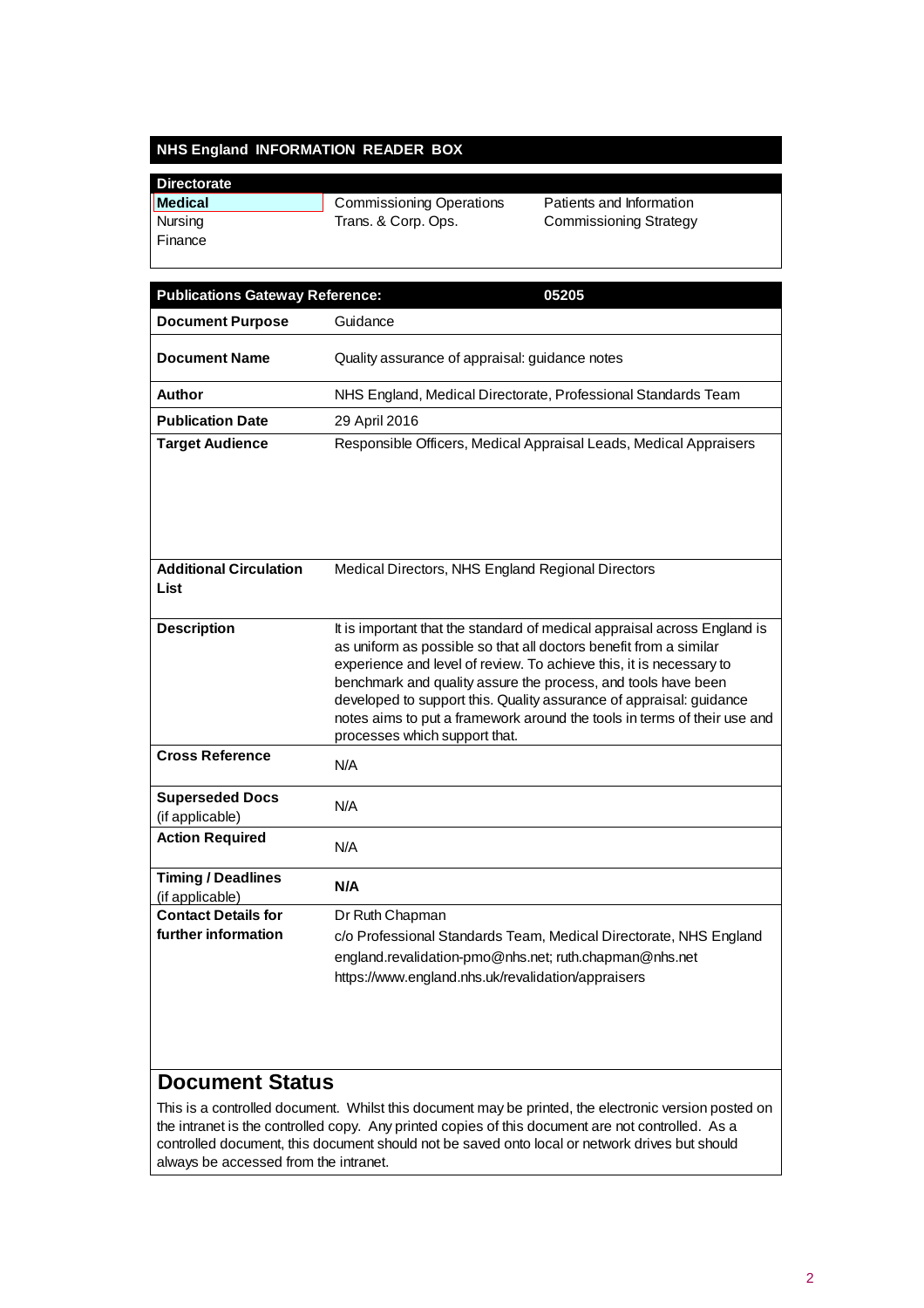# **Quality assurance of appraisal: Guidance notes**

Version number: 1.0

First published: April 2016

Prepared by: Ruth Chapman

Classification: OFFICIAL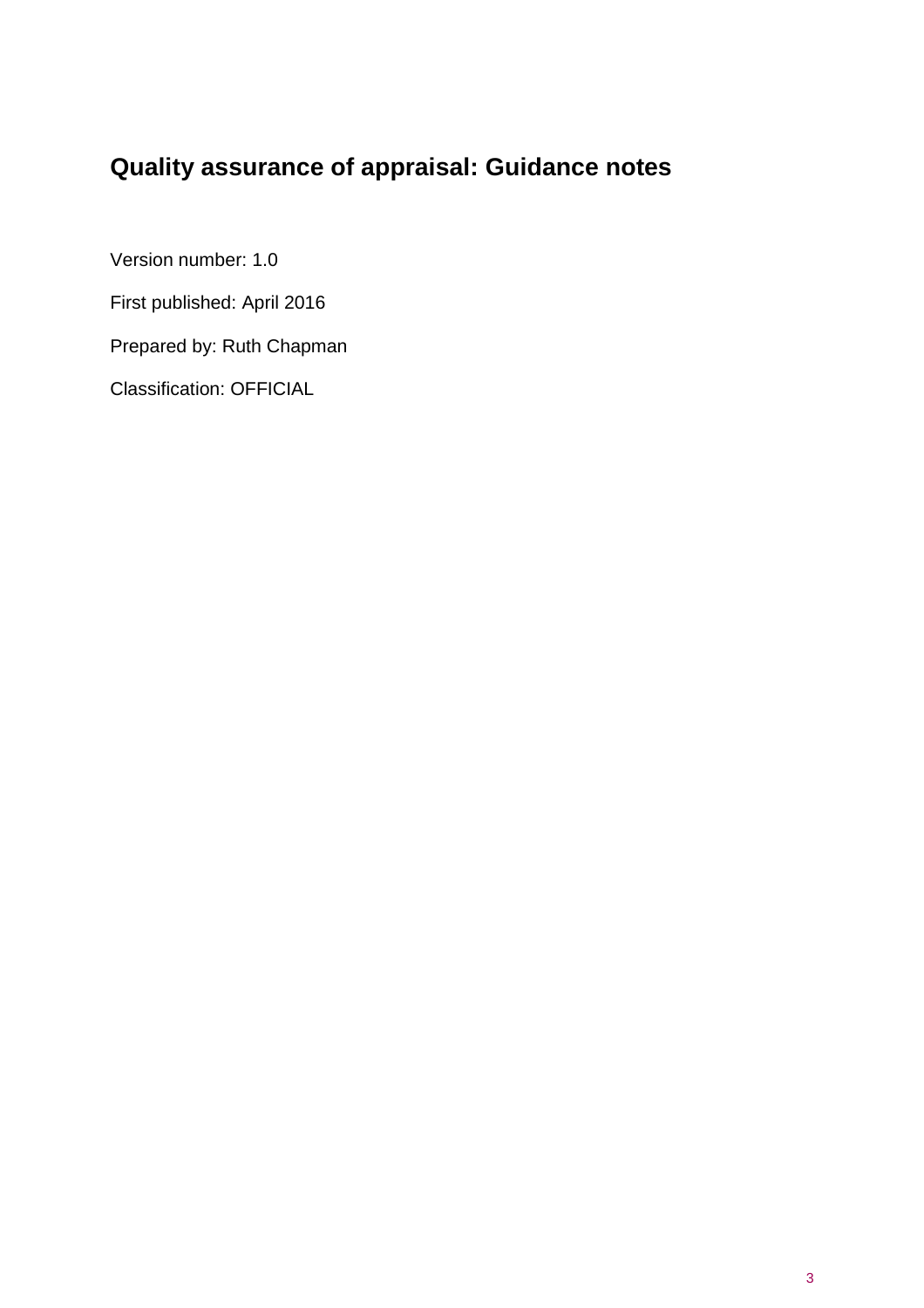# <span id="page-3-0"></span>**Contents**

| 1 |                          |                                                                                                                                                           |  |
|---|--------------------------|-----------------------------------------------------------------------------------------------------------------------------------------------------------|--|
|   | 1.1<br>1.2<br>1.3<br>1.4 |                                                                                                                                                           |  |
| 2 |                          |                                                                                                                                                           |  |
|   | 2.1<br>2.2               |                                                                                                                                                           |  |
| 3 |                          |                                                                                                                                                           |  |
|   | 3.1<br>3.2<br>3.3<br>3.4 | Reviewing appraisers' performance individually (Self/ peer/ appraisal lead/<br>responsible officer / appraisal and revalidation administration teams)  11 |  |
| 4 |                          |                                                                                                                                                           |  |
| 5 |                          |                                                                                                                                                           |  |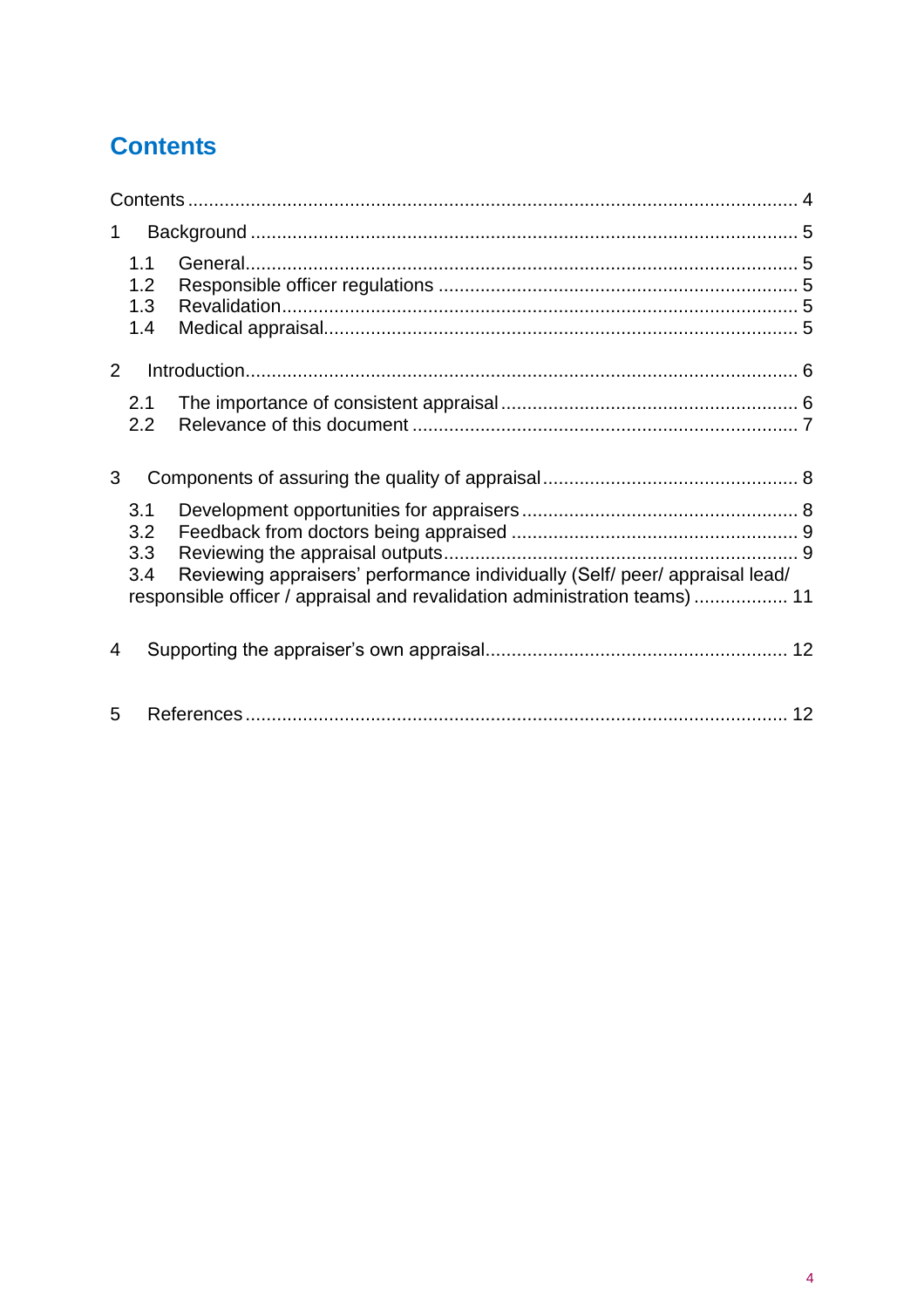# <span id="page-4-0"></span>**1 Background**

## <span id="page-4-1"></span>**1.1 General**

Medical appraisal has been a requirement for consultants since 2001 and for general practitioners (GPs) since 2002. All doctors have been required to undergo annual appraisal since the commencement of revalidation in December 2012.

## <span id="page-4-2"></span>**1.2 Responsible officer regulations**

The Medical Profession (Responsible Officers) regulations 2010 and the Medical Profession (Responsible Officers) (Amendment) regulations 2013 require each body designated under the regulations to appoint a responsible officer who must monitor and evaluate the fitness to practise of doctors with whom the designated body has a prescribed link.

# <span id="page-4-3"></span>**1.3 Revalidation**

Revalidation is the process by which licensed doctors demonstrate to the General Medical Council (GMC) that they are up to date and fit to practise. One cornerstone of the revalidation process is that doctors participate in annual medical appraisal. On the basis of this and other information available to the responsible officer from local clinical governance systems, the responsible officer makes a recommendation to the GMC, normally once every five years, about the doctor's revalidation. The GMC will consider the responsible officer's recommendation and decide whether to continue the doctor's licence to practise.

# <span id="page-4-4"></span>**1.4 Medical appraisal**

Medical appraisal is the appraisal of a doctor by a trained appraiser, informed by supporting information defined by the GMC, in which the doctor demonstrates that they are practising in accordance with the GMC guidance *Good Medical Practice* across the whole of their scope of work*.* In 2012 the GMC also published *Supporting information for appraisal and revalidation* followed in 2013 by *the Good Medical Practice framework for appraisal and revalidation*, to support the process. The Academy of Medical Royal Colleges also assisted by coordinating the publication of specialty guidance on supporting information. In 2013 the NHS Revalidation Support Team published a piloted and tested model of medical appraisal, the *Medical Appraisal Guide ('MAG'),* which complies with the needs of revalidation. The *Medical Appraisal Guide* was reissued in 2014.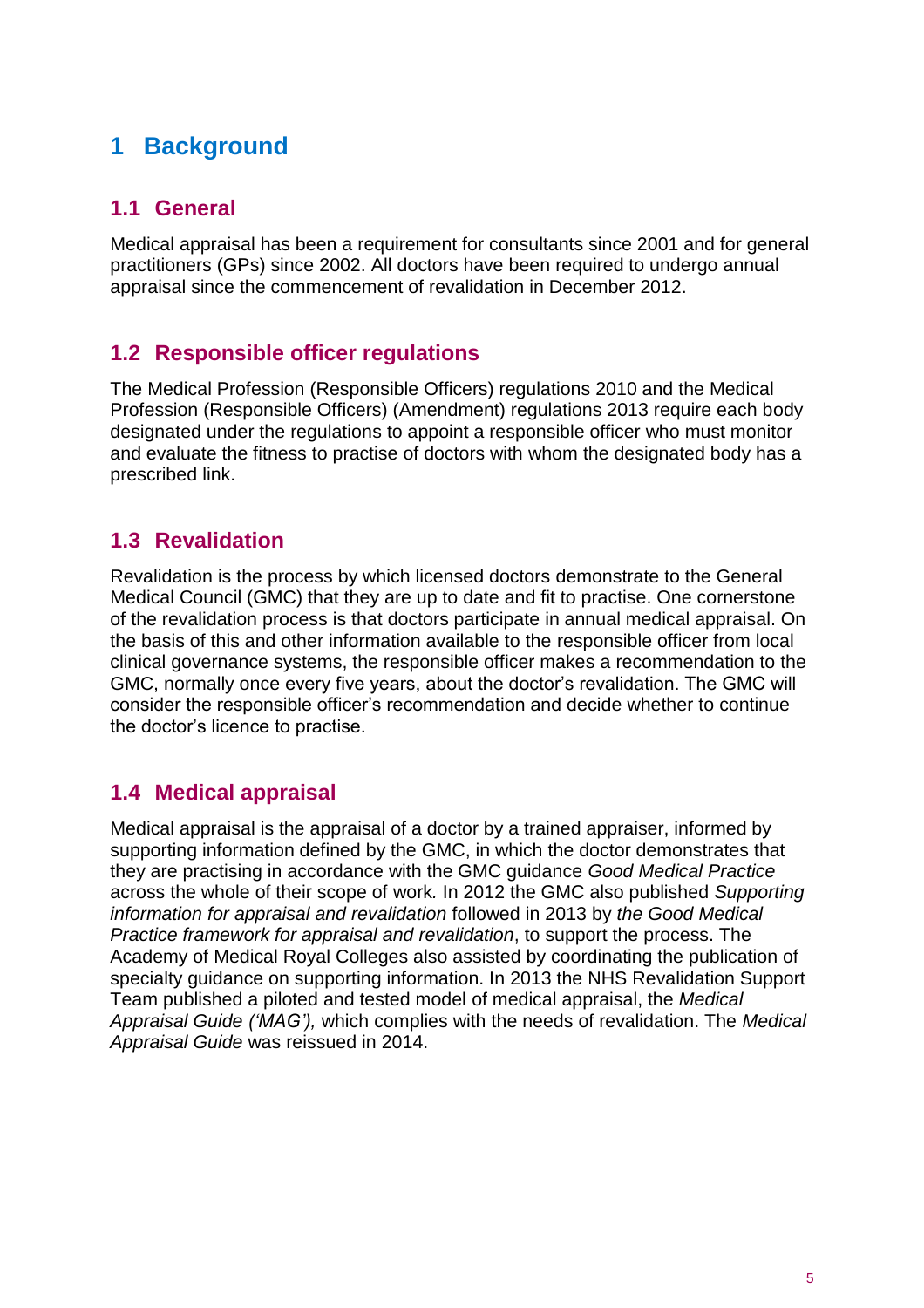# <span id="page-5-0"></span>**2 Introduction**

It is important that the standard of medical appraisal across England is as uniform as possible so that all doctors benefit from a similar experience and level of review. In order to achieve this it is necessary to benchmark and quality assure the process. Systems are being developed to standardise managerial and administrative processes. Responsible officer (RO) and appraisal lead networks (as part of the national appraisal network) also contribute to benchmarking. The insight provided by this quality assurance process also aids the responsible officer in the support of the development of the medical appraisal programme.

The key to standardising the quality of appraisal is to develop and quality assure the work of appraisers across England. This work is usually led by the appraisal leads and supported by the appraisal/revalidation administrator and managers in individual designated bodies (DBs).

Annex J (routine appraiser assurance tools) of the revised NHS England Medical Appraisal Policy offers guidance for appraiser quality assurance, and is available here: [https://www.england.nhs.uk/revalidation/appraisers/app-pol/.](https://www.england.nhs.uk/revalidation/appraisers/app-pol/)

Annex J includes the following documents:

- The medical appraisal feedback questionnaire
- The appraiser assurance review template
- The appraisal summary preparatory notes template
- The appraisal summary and PDP audit tool

Quality assurance starts at the appointment of appraisers and continues with their training, development, audit of their work and at one to one reviews. This paper aims to put a framework around these tools in terms of their use and the processes which support that.

### <span id="page-5-1"></span>**2.1 The importance of consistent appraisal**

There are current risks around the lack of a standardised quality of appraisal across organisations and regions:

- There may be missed opportunities for reflection, learning and development if for example, significant events and complaints are not discussed and reflected on appropriately at appraisal
- Lack of the formative approach in appraisal may reduce the motivational, developmental and mentoring opportunities that an appraisal may offer
- Appraisal may be a negative experience for the doctor if not handled appropriately
- If appraisal outputs are not adequate (as a standalone document) the responsible officer may be required to spend additional time reviewing a doctor's portfolio before making a decision prior to the revalidation recommendation date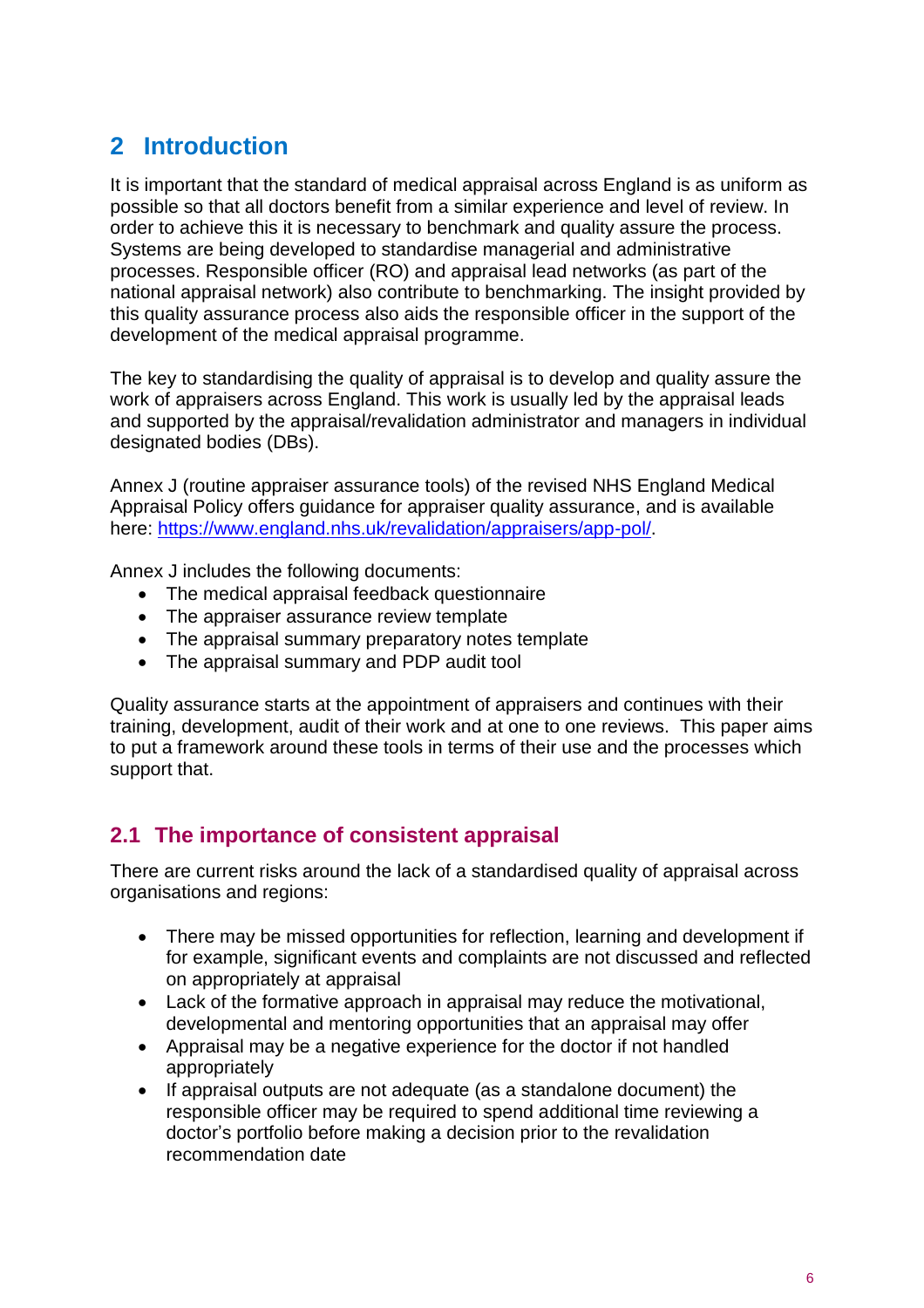- If the summary does not accurately reflect the doctor's work or if the documentation is inadequate, then the responsible officer may not have appropriate information for making a recommendation for revalidation decision – this could lead to a wrong decision being made
- Issues around patient safety may be missed if an appraisal is not undertaken to a satisfactory standard

It is therefore important that responsible officers have processes in place to monitor the quality of the appraisals which are being carried out under their supervision. In part this monitoring is undertaken within the Framework of Quality Assurance (FQA) which sets out essential parameters for the components of revalidation, including appraisal. The FQA also includes an annual organisational audit (AOA) measuring against these parameters. This paper sets out to explore aspects of the appraisal process at a more detailed level than the AOA. It focuses on processes and measures to review the effectiveness of appraisers who are established in their role (i.e. have been through a selection process, initial training and induction into the role), so as to promote consistency and on-going support the development of appraisers in their role.

It is recommended that responsible officers and their designated bodies use the framework described in this paper as the basis for their approach to reviewing and developing the quality of their appraisals; the common adoption of the same framework by all will maximise the shared learning that will result and in itself will also be an important step towards consistency.

## <span id="page-6-0"></span>**2.2 Relevance of this document**

Most of the content of this document is intended to be relevant to all designated bodies in England, and this is indicated by a paragraph denoting 'recommendation for all designated bodies'. Recommendations for specific designated bodies such as NHS England are noted as such, and the relevant sections are printed in blue.

This paper is of particular importance to responsible officers, appraisal leads, appraisal managers, clinical governance, information governance, appraisal administrators and appraisers. It will also be of interest to patient and public representatives and other groups with an interest in the quality of healthcare.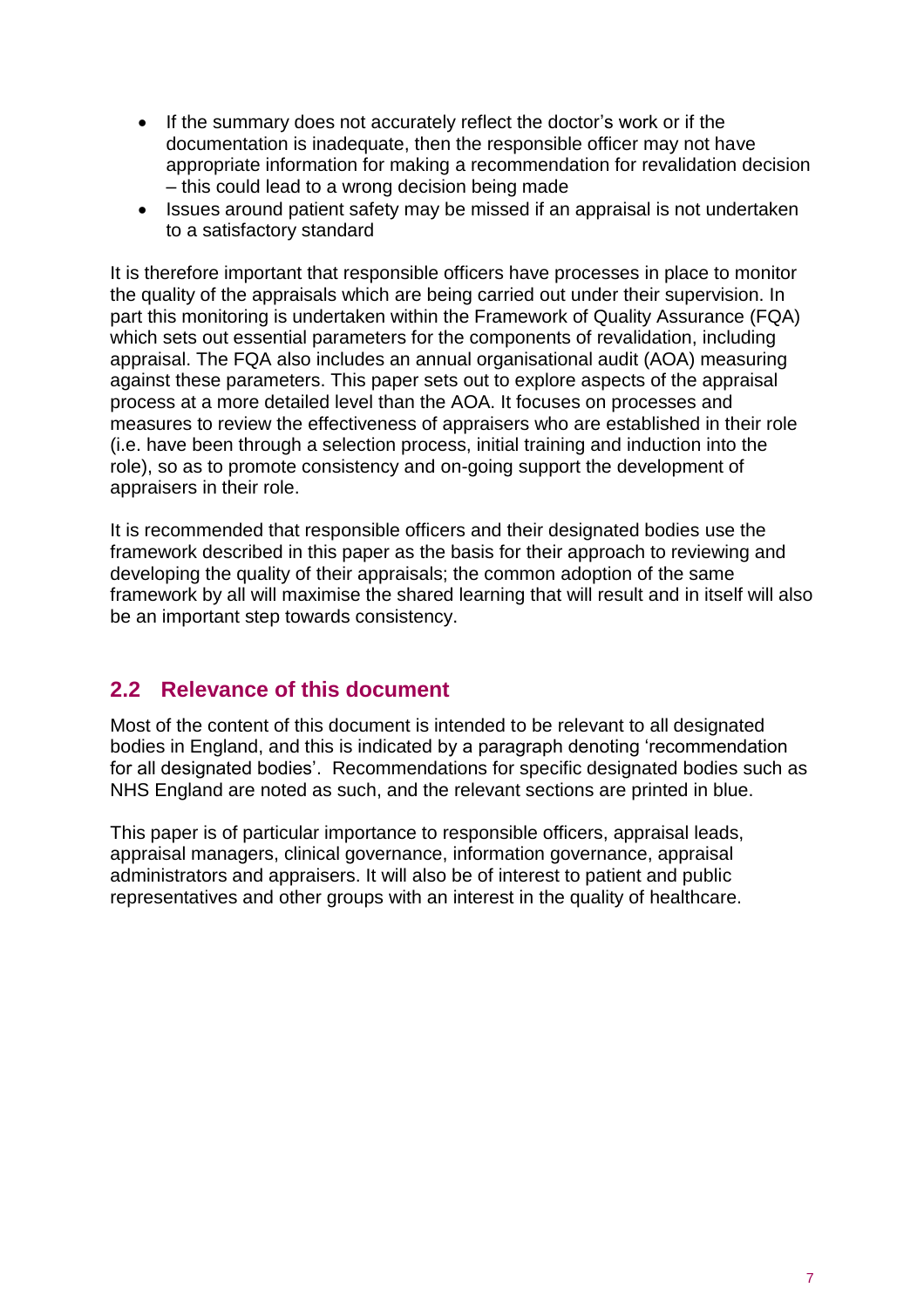# <span id="page-7-0"></span>**3 Components of assuring the quality of appraisal**

The following opportunities currently exist for reviewing the quality of appraisals and hence are well placed to form the components of a quality assurance process:

- Providing development opportunities for appraisers
- Obtaining feedback from doctors being appraised
- Reviewing appraisal outputs (summary and PDP)
- Reviewing appraisers' performance individually (self/peer/appraisal lead/responsible officer/ appraisal and revalidation administration teams)

## <span id="page-7-1"></span>**3.1 Development opportunities for appraisers**

This document is a development of the advice found in the Quality Assurance of Medical Appraisals (Revalidation Support Team, version 5, January 2014) which suggests:

- Supported or self-directed action learning sets
- Access to training and professional development resources
- Wider medical appraiser networks including regular communications and webbased discussion groups

**NHS** 

In principal the development of appraisers should be aligned with the national appraisal network for standardisation and benchmarking purposes. Resources may be shared across the network via regional appraisal lead network meetings. Topical themes may also be shared.

The diagram below shows the structure of the All England Appraisal Network (AEAN):



#### England **All England Appraisal Network (AEAN)**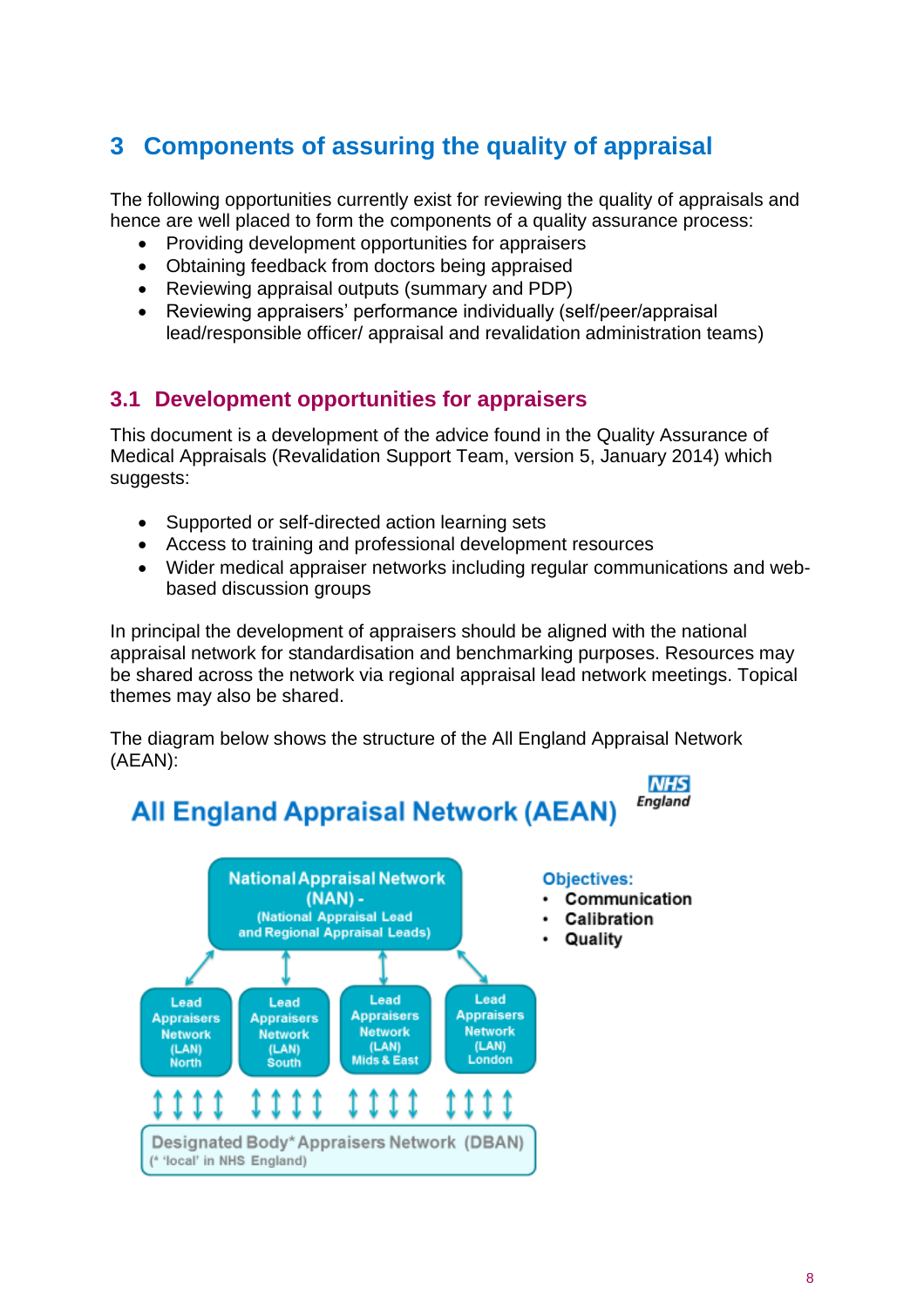**Recommendation for all designated bodies:** A designated body should bring their appraisers together in face to face groups at least once a year in the Designated Body Appraisal Networks (DBANs) ('Local' Appraisal Networks in NHS England). Other group communications such as web based discussions and sharing of information should take place more frequently increasing opportunities for learning and interaction to four times a year.

**Recommendation for NHS England appraisal offices**: Each local and regional office should organise at least four rounds of local NHS England appraisal network events per year, with an expectation that appraisers attend at least three or substitute one of these attendances with another relevant appraisal meeting.

The NHS Revalidation Support Team guidance *Quality Assurance of Medical Appraisers* (NHS Revalidation Support Team, 2014) includes appraiser competencies and an appraiser self- assessment which will help appraisers identify their specific areas for development.

## <span id="page-8-0"></span>**3.2 Feedback from doctors being appraised**

There is currently no tool to assess the rapport and communication between a doctor and appraiser within the one to one appraisal meeting itself. The exception to this is direct observation and feedback, which may be used but is resource intensive and could affect the dynamic of the appraisal. However, the doctor's feedback on their appraisal provides information relating to how the doctor and appraiser interacted (as well as feedback relating to the appraisal system). Where doctors may be recognised, collation of feedback and provision of a summary of feedback for appraisers should be considered. The appraiser should reflect on this feedback and look for areas for development. The results may also be discussed with another colleague or the appraisal lead at a one to one. An appropriate feedback form for this purpose 'the medical appraisal feedback questionnaire' may be found within Annex J of the NHS England Medical Appraisal Policy, available here: [http://www.england.nhs.uk/revalidation/appraisers/app-pol/.](http://www.england.nhs.uk/revalidation/appraisers/app-pol/)

**Recommendation for all designated bodies:** A designated body should aim to obtain feedback from a minimum of 20% of all doctors being appraised. This percentage was considered by the National Appraisal Network to be reasonably stretching whilst also being respectful that not all designated bodies are currently at a similar baseline.

**Recommendation for NHS England appraisal offices**: NHS England appraisal offices should use the NHS England Medical Appraisal Policy feedback questionnaire for all appraisals, with a view to achieving at least 20% completion by doctors each year, with the results being fed back to the appraiser annually.

# <span id="page-8-1"></span>**3.3 Reviewing the appraisal outputs**

The appraisal summary and personal development plan (PDP) are reviewed by the responsible officer prior to making a revalidation recommendation for a doctor. The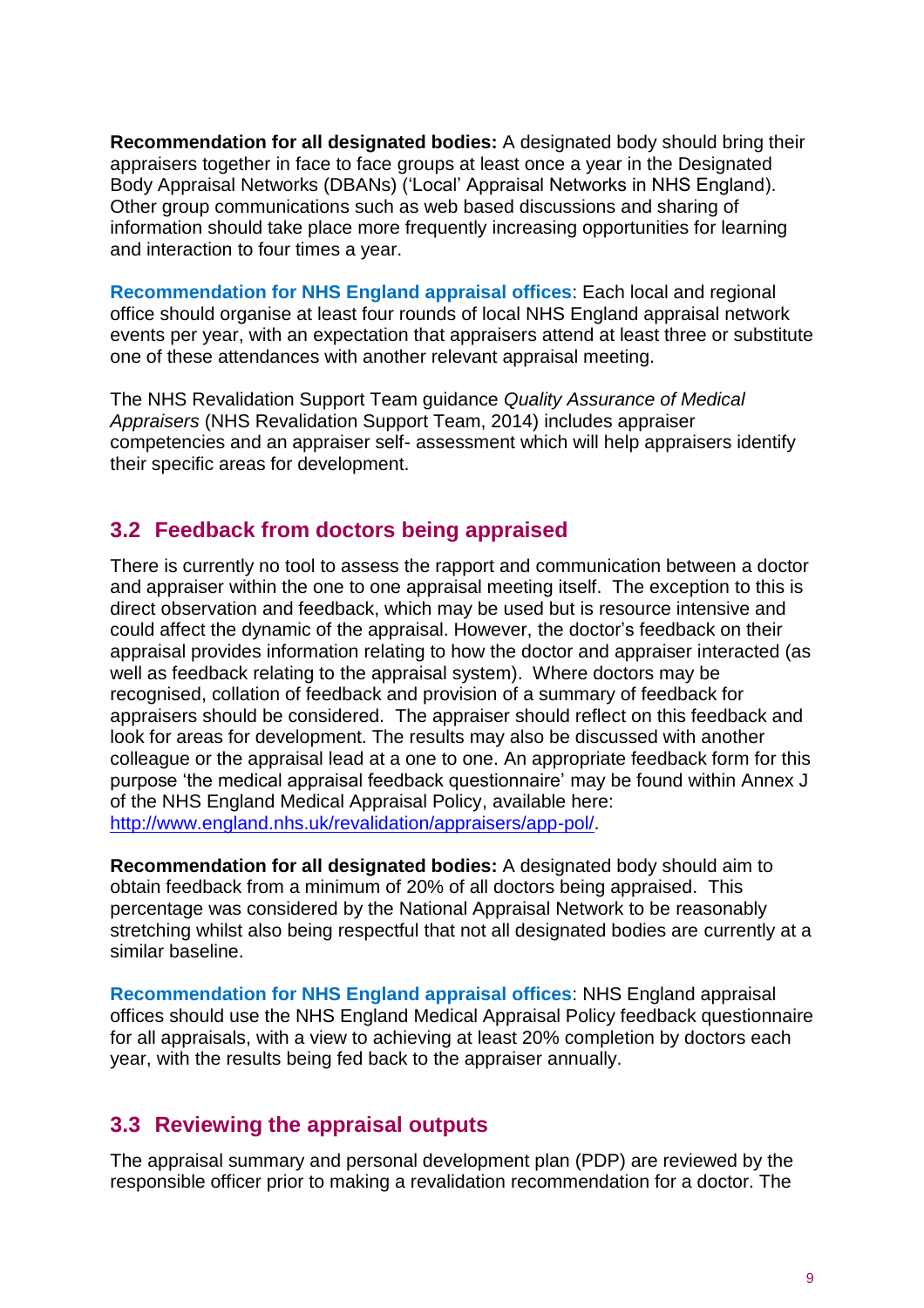appraisal summary should therefore be detailed enough for the responsible officer to view it as a standalone document providing adequate information to aid them in their decision. The summary should also reflect a formative, developmental discussion between a doctor and their appraiser documenting what they have achieved in the last year and what they plan to do in the coming year. A number of appraisal output tools have been developed to help sign post appraisers and assess the standard of the summary and PDP with a view to highlighting areas for development.

The Appraisal Summary and PDP audit Tool (ASPAT) has been written after reviewing other available appraisal audit tools such as PROGRESS, EXCELLENCE, the East Midlands tool and the Oxford tool. It covers many similar areas to its predecessors and offers further development in certain areas. Whilst the ASPAT is not specifically intended to replace other tools where these are being used to good effect, it may act as a suitable standard tool in places where no such process has been in place before.

The appraisal lead is an appropriate person to assess the appraisal outputs (summaries and PDPs) of their local appraiser group. However appraisal output audit may also be delegated to other appropriate colleagues under the direction of the appraisal lead.

The outputs should be assessed once a year, reviewing either two or 20% of summaries and their relating PDPs for each appraiser (whichever is the greater number). This standard of 20% allows for some assessment of consistency within an appraiser's work whilst maintaining proportionality with respect to the work of auditing. Resources may allow a higher percentage of outputs to be assessed providing more validity; this may also be necessary using a risk-based approach if there is concern about the program or individual appraisers, or for new appraisers. Once the appraisal lead is assured that the standard of outputs in the appraiser group is satisfactory, the volume and frequency of outputs audited might reduce. The process of reviewing appraisal outputs in this manner is to review the appraiser function not to make any judgements about the doctor to whom they relate. The outputs reviewed should therefore be anonymised in respect of the doctor where possible and chosen randomly. If an appraiser does not show development over time this audit documentation may support a decision to stop using their services.

An audit tool may be used to:

- Support the quantitative and qualitative assessment of an individual appraiser's appraisal outputs (summaries and PDPs) of the appraisals they have carried out
- Provide reference and guidance to an appraiser preparing for an appraisal and writing up an appraisal summary
- Provide reference and guidance to all doctors when preparing for their own appraisal
- Assist with local, regional and national benchmarking when looking at the standard of appraisal outputs
- Support the responsible officer's decision making process at the point of making a recommendation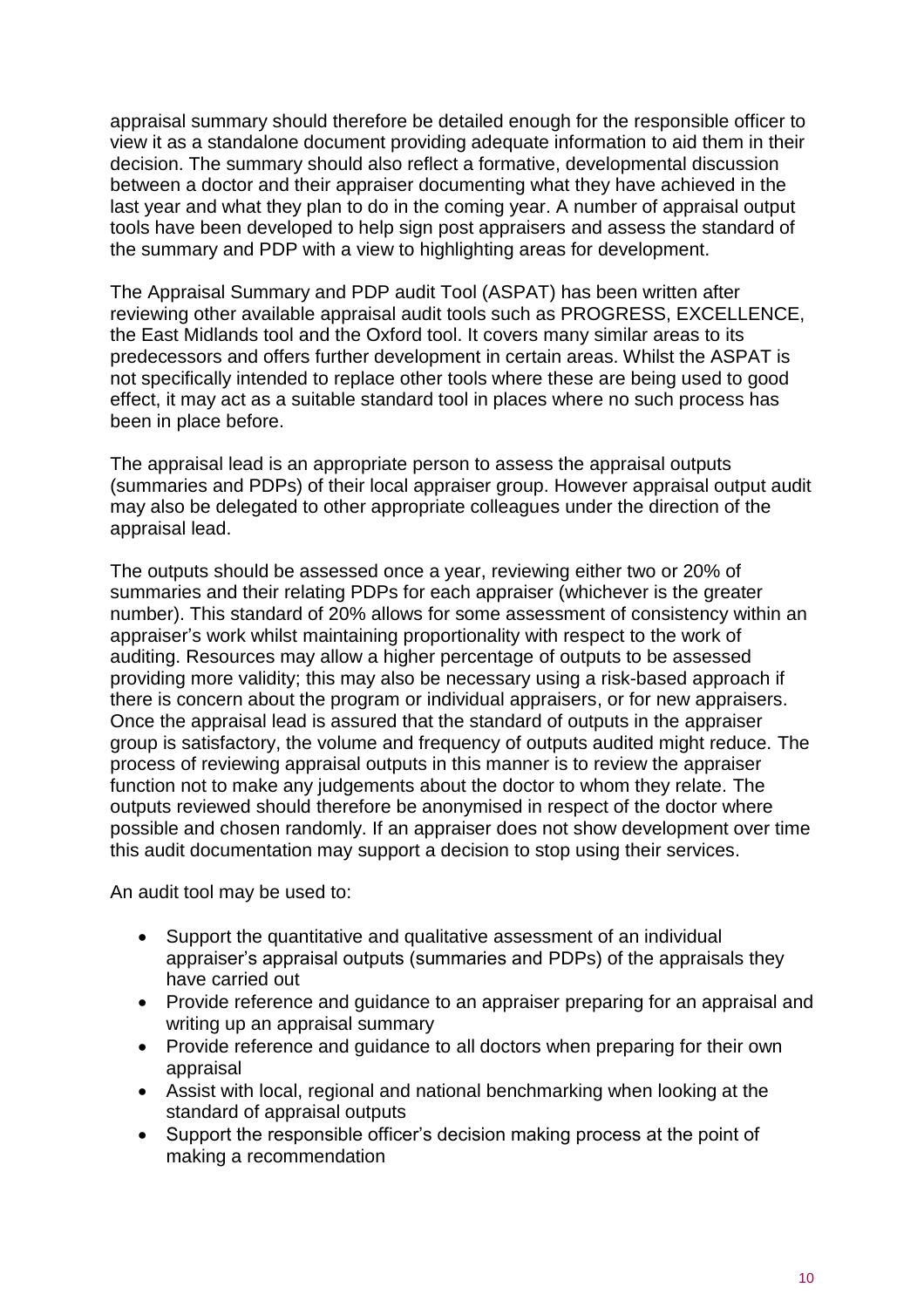**Recommendation for all designated bodies:** For each appraiser review a minimum of 20% of, or at least two (whichever is the greater number) appraisal outputs per year using ASPAT or another tool.

**Recommendation for NHS England appraisal offices**: For each appraiser review a minimum of 20% of, or at least two (whichever is the greater number) appraisal outputs per year using ASPAT or another tool.

# <span id="page-10-0"></span>**3.4 Reviewing appraisers' performance individually (Self/ peer/ appraisal lead/ responsible officer / appraisal and revalidation administration teams)**

The appraiser may carry out self-assessment (QAMA, 2014) and self-review of their work however one to one appraiser performance reviews is helpful to add objectivity and facilitate the identification of areas for development as well as highlighting and valuing good performance.

The Routine Appraiser Assurance Tools (found in Annex J attached to the NHS England Medical Appraiser Policy, available here: [http://www.england.nhs.uk/revalidation/appraisers/app-pol/\)](http://www.england.nhs.uk/revalidation/appraisers/app-pol/) includes an appraiser assurance review template which is suitable for a one to one review with an appraiser.

The appraisal lead or another appropriately experienced delegated individual (which may be a peer) may periodically meet for a one to one with an appraiser to review their appraisal work, discuss the findings from doctors' feedback (from appraisals carried out), reflect on the results of an audit review of the appraiser's appraisal outputs, and discuss any feedback from the appraisal and revalidation administration teams relating to the appraiser's proficiency with systems and processes. Meeting all appraisers for a one to one every year might be inefficiently labour intensive; it may be a better use of resource for appraiser reviews to take place less frequently and/or on the basis of developmental need $^1$ .

The appraisal lead may wish to identify appraisers who might benefit from further guidance and only meet with these appraisers to review their work and sign post their development. This might occur on a yearly basis initially until the appraisal lead is assured that the appraisers are performing to the standard required.

**Recommendation for all DBs:** That a designated body expects an appraiser to complete a self-review at least every two years and that either peer/ lead appraiser/ RO review occurs at least once every five years depending on the need for development.

**Recommendation for NHS England appraisal offices**: That each appraisal office expects an appraiser to complete a self-review every two years and that either

 1 Additional one-to-one meetings with newly trained appraisers might usefully occur more frequently in their induction phase.